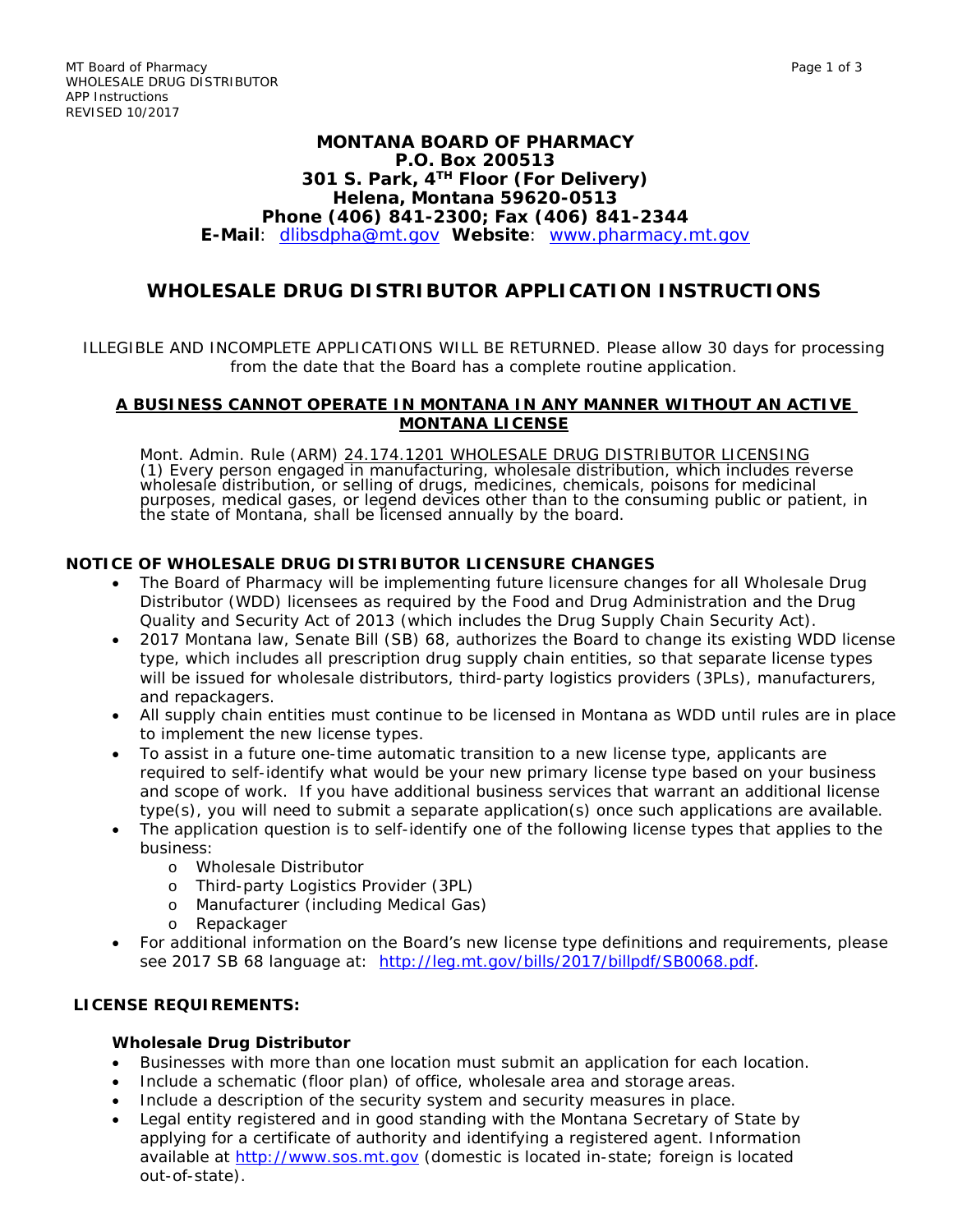#### **Medical Gas Distributor**

- Every person engaged in the manufacture, or distribution of medical gases other than to the consuming public or a patient, in the state of Montana, shall register annually.
- Register with the Board as a Wholesale Drug Distributor.
- File an application to register as a Medical Gas Distributor.
- Provide proof of registration with the Food and Drug Administration (FDA).

#### **Medical Gas Supplier**

- Every person engaged in supplying medical gases to the consuming public, or to a patient or a patient's agent, in the state of Montana that is not a licensed pharmacy shall register annually with the Board.
- Register with the Board as a Wholesale Drug Distributor.
- File an application to register as a Medical Gas Supplier.

```
FEES $240.00 (Non-Refundable) - Application Fee
```
- **\$100.00 (Non-Refundable) - Montana Dangerous Drug Act Distribution Fee \$100.00 (Non-Refundable) - Montana Dangerous Drug Act Manufacture Fee**
	- **\$75.00 (Non-Refundable) - Medical Gas Distributor**

# **\$75.00 (Non-Refundable) - Medical Gas Supplier**

\*\*Make check or money order payable to the Montana Board of Pharmacy\*\*

## **DOCUMENTS**

The following documents must be submitted to the Board office in order to complete your license application. Please make 8-1/2"x11" copies of the following and submit with your application.

- Schematic (floor plan).
- Description of security measures in place.
- Proof of registration with Montana Secretary of State by submitting a certificate of authority that identifies the registered agent.
- Medical Gas Distributor copy of proof of registration with the Food & Drug Administration (FDA).

## **ADDITIONAL FORMS TO BE SUBMITTED FOR AN APPLICATION TO BE COMPLETE**

- **National Practitioner Data Bank (NPDB) Self-Query.** This form can be obtained by calling NPDB at 800-767-6732 or online at: www.npdb-hipdb.hrsa.gov. Order an Organization Self-Query for the facility location applying for licensure in Montana. This form must be mailed directly to the address indicated in the instructions. The results will come to you; upon receipt please forward them to the Board office.
- If out-of-state, verification of licensure in good standing in the state in which the business is located.

## **APPLICATION PROCEDURES**

- When the application file is complete, it will be processed and considered by Board staff for permanent licensure. The applicant may be notified if additional information is required or if required to appear before the Board for an interview.
- If the application is considered a non-routine application, there may be a delay in processing of the application. You may be requested to provide additional information, or make a personal appearance before the Board during a regularly scheduled Board meeting and/or the application may require Board consideration. Non-routine applications may take up to 120 days to process.
- Keep the Board office informed at all times of any address changes, changes in license status and complaints or proposed disciplinary action by another Board. This is essential for timely processing of applications and subsequent licensure.